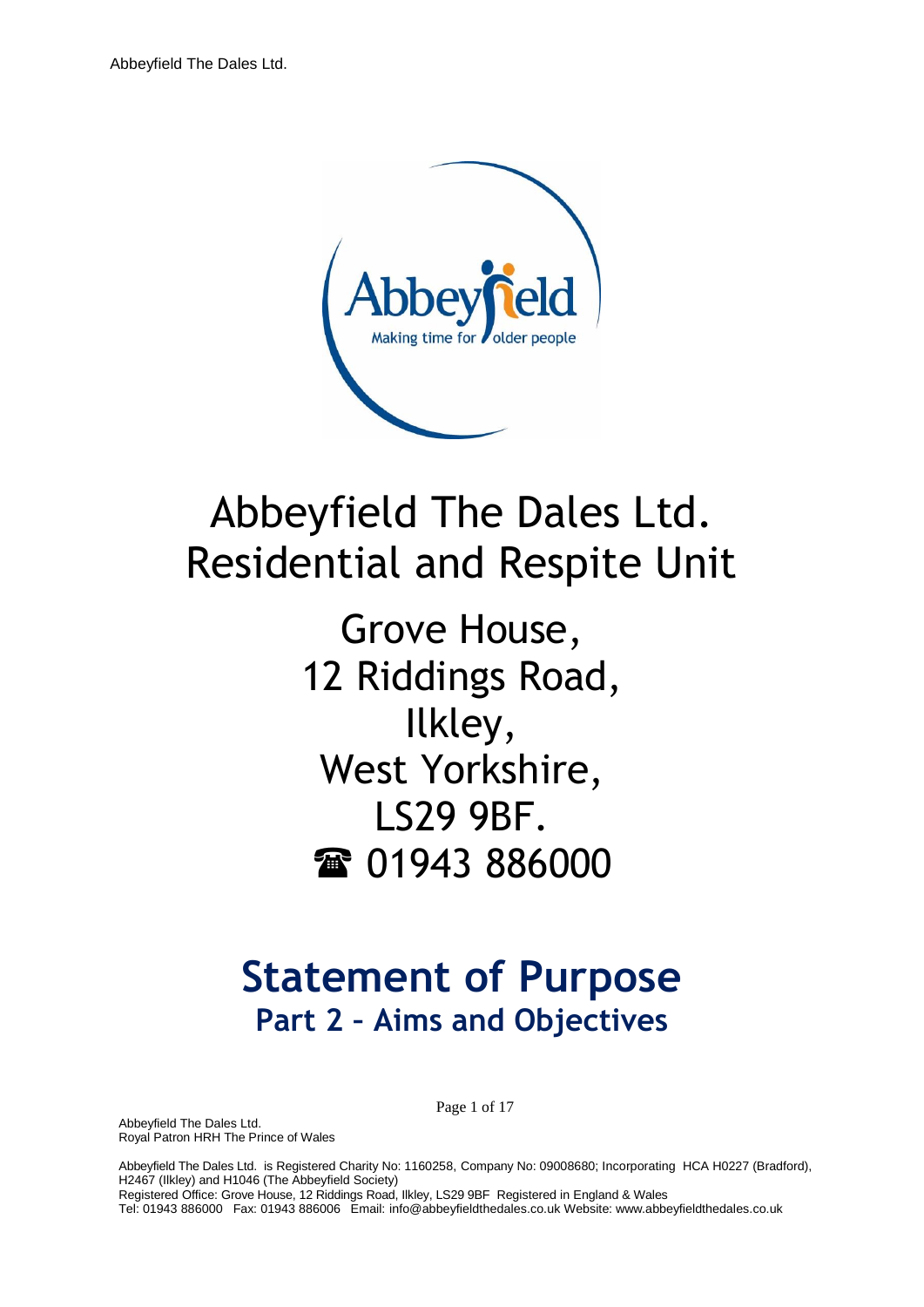# **Contents**

| Aims, Objectives and Principles              | 3  |
|----------------------------------------------|----|
| <b>Expectations</b>                          | 6  |
| Examples of the types of services we provide | 11 |
| <b>Organisation Structure</b>                | 12 |
| <b>Registered Provider</b>                   | 12 |
| <b>Complaints Procedure</b>                  | 13 |
| <b>The Care Quality Commission</b>           | 17 |

**Page** Service Service Service Service Service Service Service Service Service Service Service Service Service

Page 2 of 17

Abbeyfield The Dales Ltd. Royal Patron HRH The Prince of Wales

Abbeyfield The Dales Ltd. is Registered Charity No: 1160258, Company No: 09008680; Incorporating HCA H0227 (Bradford), H2467 (Ilkley) and H1046 (The Abbeyfield Society) Registered Office: Grove House, 12 Riddings Road, Ilkley, LS29 9BF Registered in England & Wales Tel: 01943 886000 Fax: 01943 886006 Email: [info@abbeyfieldthedales.co.uk W](mailto:info@abbeyfieldthedales.co.uk)ebsite: [www.abbeyfieldthedales.](http://www.abbeyfieldthedales/)co.uk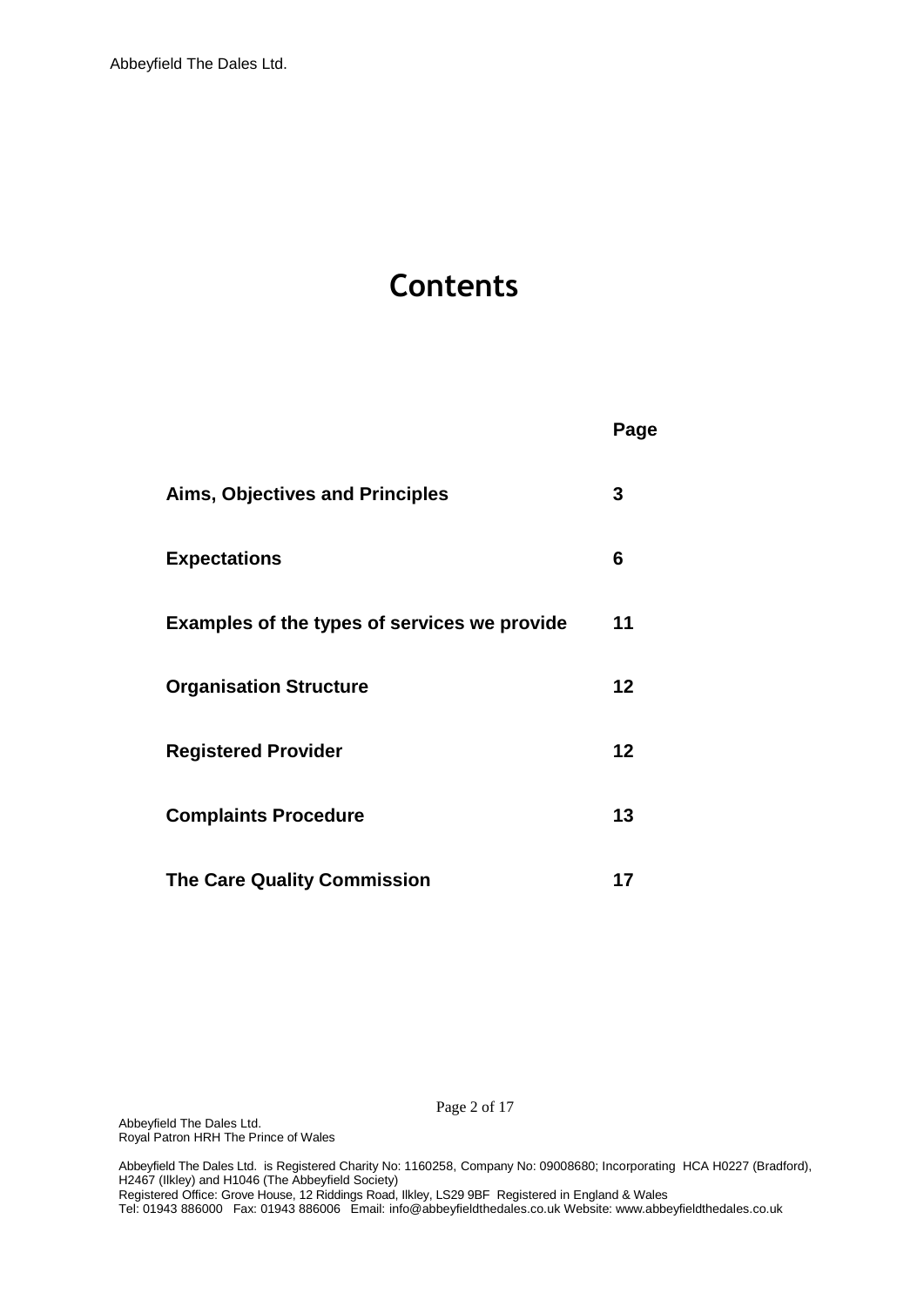# **Introducing Abbeyfield The Dales**

# **OUR AIMS, OBJECTIVES AND PRINCIPLES**

This document summarises basic information about Abbeyfield The Dales Ltd. ("ATD") Residential / Respite Unit for individuals who use our service, people who are considering using our service, friends, relatives, carers and representatives. This should be read in conjunction with our Service User's Guide / Handbook.

#### **Aims**

ATD Residential / Respite Unit aims to provide care and support for people aged 55 or over who require long term residential or shorter term respite.

To meet the emotional, social and physical needs of individuals in a secure, relaxed and homely atmosphere within a residential setting.

To treat service users as individuals, using the person centred approach, and to achieve a holistic plan of care, which will take account of their own skills and abilities.

To promote and support as much interaction with the local community as possible and to enable service users to be part of the activities within the locality as far as they can.

To provide a high standard of care and service, which is flexible and monitored on an ongoing basis

Considerations for the care and support of the 'whole person' are at the heart of the ATD ethos and by meeting the spiritual needs of individuals as well as the care needs we are providing an environment where people can be nurtured and thrive.

#### **Objectives**

Our service provision is based on the following objectives:

- **If** Individuals discuss their own level of service provision to the fullest extent possible.
- **Individuals receive a flexible, consistent and reliable service that** adapts to their changing needs.

Registered Office: Grove House, 12 Riddings Road, Ilkley, LS29 9BF Registered in England & Wales Tel: 01943 886000 Fax: 01943 886006 Email: [info@abbeyfieldthedales.co.uk W](mailto:info@abbeyfieldthedales.co.uk)ebsite: [www.abbeyfieldthedales.](http://www.abbeyfieldthedales/)co.uk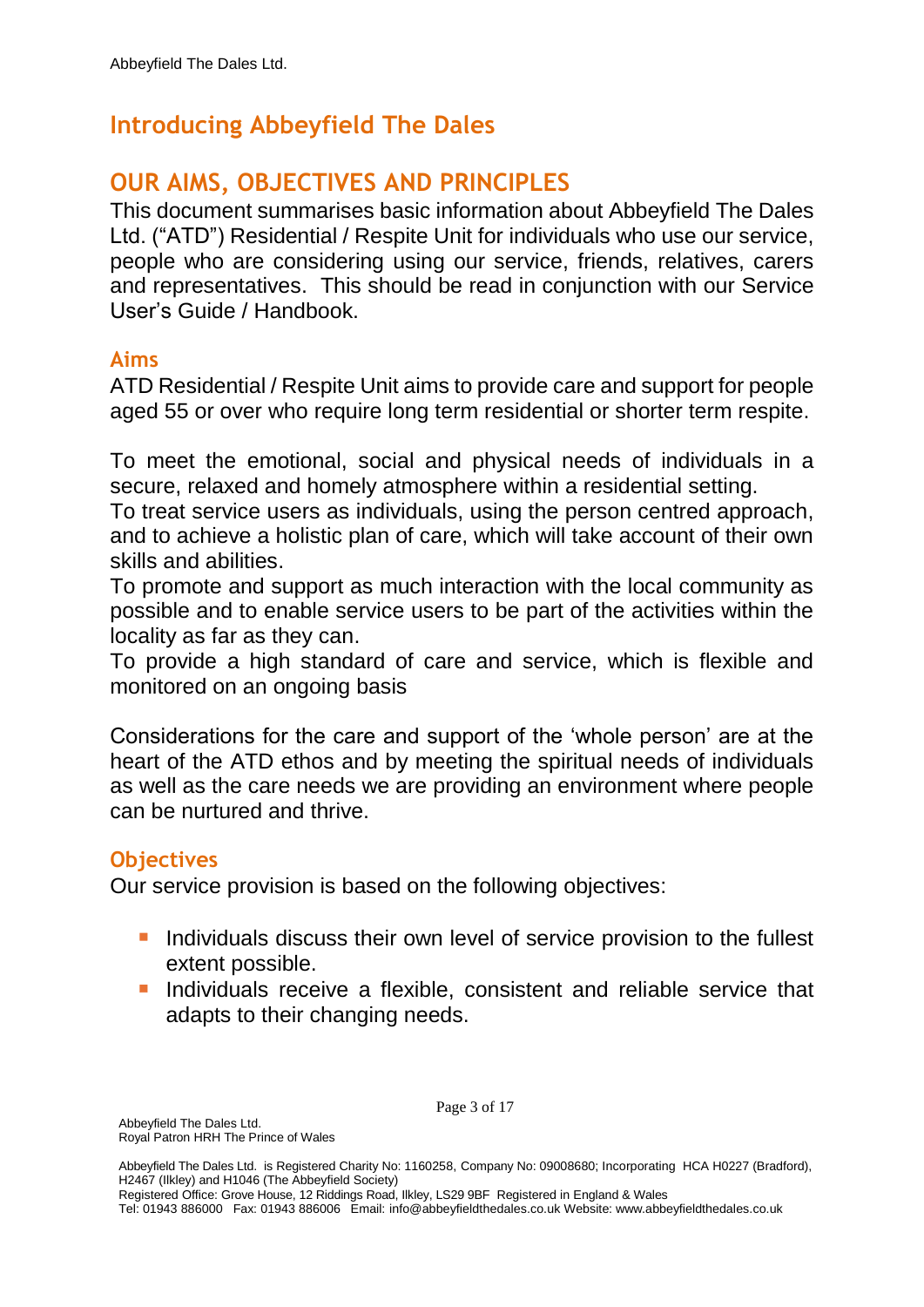- **I.** Individuals, their family, friends or representatives know their personal information is handled appropriately and their personal confidence is respected.
- **Current and potential service users and their carers are provided** with comprehensive information about the services they can access.
- We want our individuals to feel that they are well treated with respect and as valued people, with their right to privacy and dignity upheld.
- **Individuals exercise choice and control over their lives and are** supported in maintaining their independence.

#### **Our Principles**

- We aim to provide personal care and support in ways, which have positive outcomes for individuals and promote their active participation.
- To ensure that we are fit for purpose. We examine our operations constantly to ensure that we are successfully achieving our stated aims and objectives. We welcome feedback from our service users, their friends and relatives.
- To provide individual packages of care and support that contribute to individuals overall personal and healthcare needs and preferences. We work alongside external agencies and healthcare professionals to maximise individual's independence and to ensure as fully as possible their participation in the community.
- **Before we provide services, we ensure that individual needs and** preferences are thoroughly assessed to ensure we can meet these, that needs are re-assessed as frequently as necessary and that the care and support provided have the flexibility to respond to changing needs or requirements.
- We are whole-heartedly committed to providing top quality services and to continuous improvement in the level of care and support we offer.
- To employ a quality workforce. Standards for our managers and staff are based on the national occupational standards for the care industry set by the Skills for Care, Managers Induction Standards and the Care Quality Commission (CQC).

Registered Office: Grove House, 12 Riddings Road, Ilkley, LS29 9BF Registered in England & Wales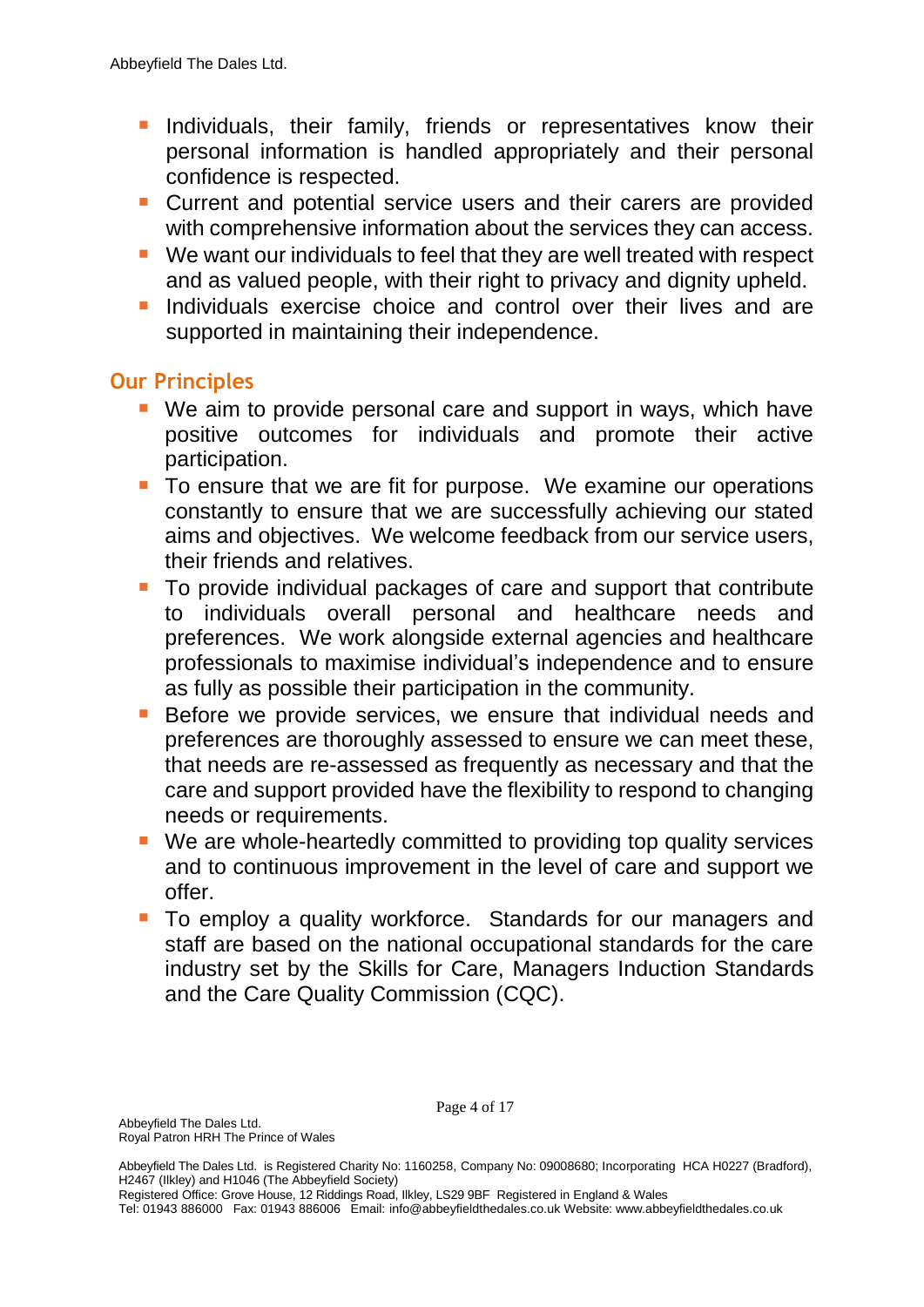#### **About The Abbeyfield Society**

The Abbeyfield Society provides quality housing with support and care, extra care, residential and respite care and day care for people aged 55 and over with a range of care and support needs.

Traditionally, Abbeyfield services have been managed by local volunteerled Societies that are independent non-profit making organisations affiliated to The Abbeyfield Society.

The Abbeyfield Society aims to build on its achievements and deliver a first rate customer service through the provision of high quality sustainable housing, care and support services.

Abbeyfield is a housing, care and support provider of choice and an employer of choice and while no two Abbeyfield care services are the same. All our staff are committed to Abbeyfield's values and principals.

Abbeyfield The Dales Ltd. is a member society of The Abbeyfield Society Ltd.

#### **The Abbeyfield Mission Statement:**

#### *"To enhance the quality of life for older people."*

#### **Abbeyfield's Organisational Values:**

**Openness** means that as an organisation we encourage and support new ideas from our service users, volunteers and staff by learning through discussion we appreciate each other's differences and will adopt suggestions which improve the service that Abbeyfield provides. We will be open to change and will seize opportunities that allow us to continue working towards our mission.

**Respect** is something we understand we have to earn. We earn it not only by valuing each other as individuals and valuing each others views, beliefs and background, but also by working hard to develop relationships with our service users, volunteers, staff and the communities in which we operate. We act in a respectful way towards each other; honouring the commitments and promises we have made to each other.

Page 5 of 17

Registered Office: Grove House, 12 Riddings Road, Ilkley, LS29 9BF Registered in England & Wales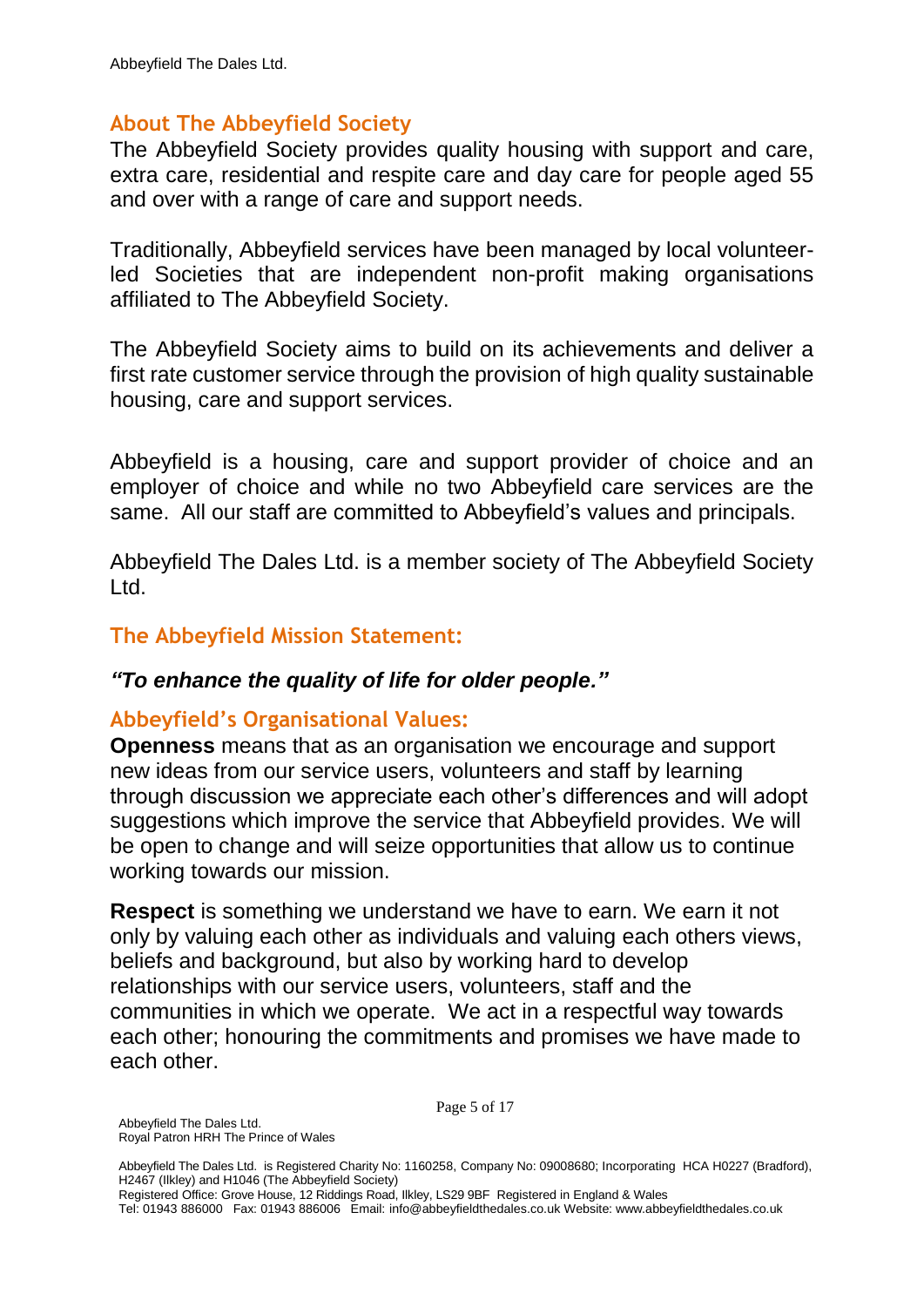**Honesty** means that we will each work in an ethical way. As individuals we will each lead by example in order that service users, volunteers and staff will have confidence in the integrity of Abbeyfield.

**Caring** means that the wellbeing of our service users is central to everything we do and that every individual will be treated with dignity and respect. It also embraces our volunteers and staff by learning and supporting each other, Abbeyfield will be an organisation where people can grow and find fulfillment.

## **EXPECTATIONS**

The aim of good quality Respite / Residential Unit must always be to promote a way of life for service users which permits them to enjoy, to the greatest possible extent, their rights as individuals. The following rights are fundamental to our service.

#### **Privacy**

An individual's right to privacy involves being free from intrusion or unwelcome attention. We aim to maximise our service users' privacy in the following ways:

- Staff will enter a service user's property and rooms within the property only with express consent.
- **Care support will be delivered, in agreement with individuals,** respecting their privacy.
- We respect the fact that a service user's possessions are private and always act in accordance with the principle that our workers are guests.
- Our staff respect a service user's right to make telephone calls and carry on conversations without being overheard or observed by a worker.
- We ensure that records of the service provided are seen only by those with a legitimate need to know the information they contain.

#### **Dignity**

The right to dignity involves recognising the value of people as individuals and the specific nature of each person's particular needs. We aim to maximise dignity in the following ways:

Page 6 of 17

Registered Office: Grove House, 12 Riddings Road, Ilkley, LS29 9BF Registered in England & Wales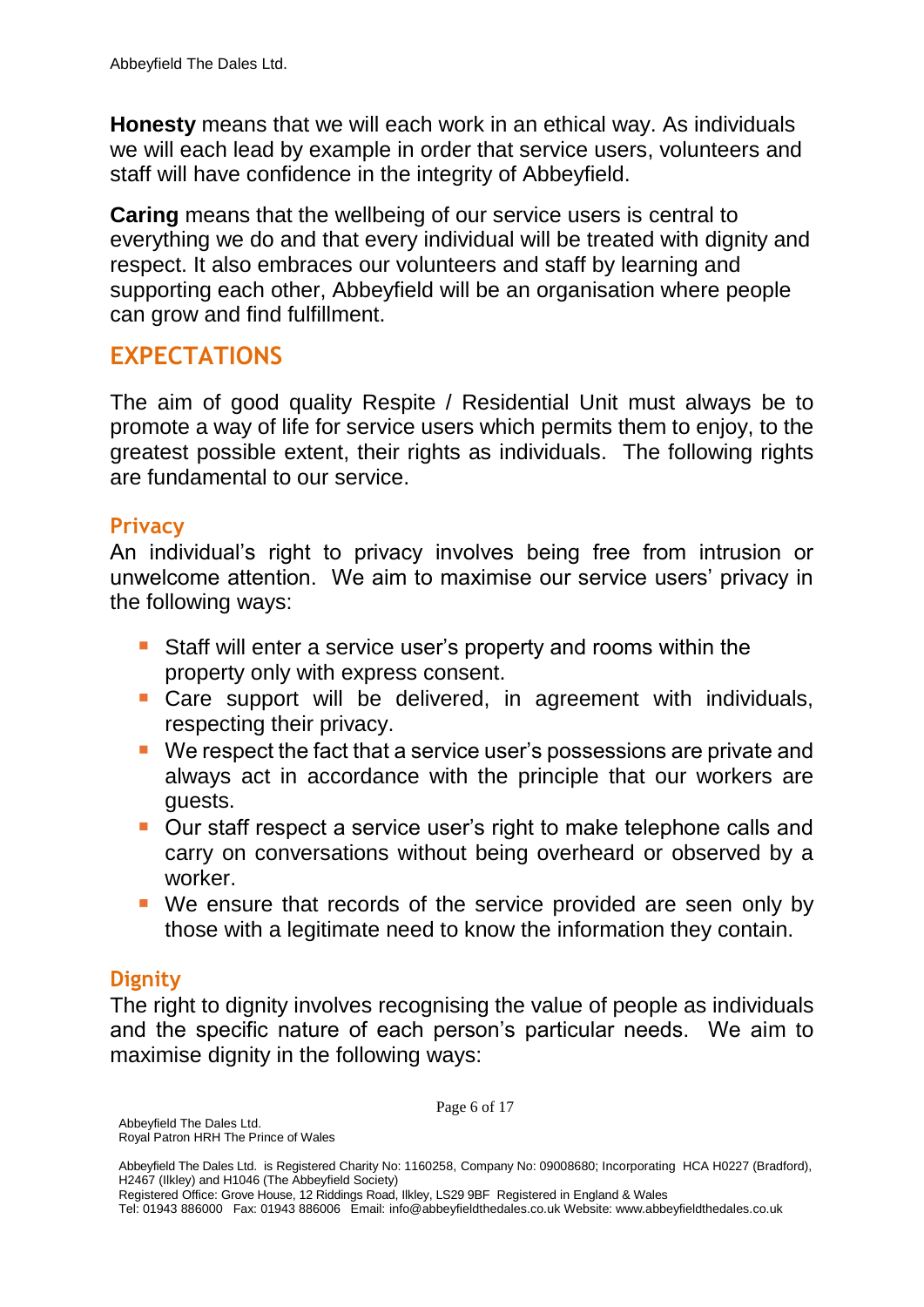- We arrange for service users who require personal care such as dressing, bathing and toileting to be helped.
- We ensure if asked that service users receive the necessary assistance with dressing and maintaining their clothes.
- We will try to provide help for service users with make-up, manicure, hairdressing and other elements of their appearance so that they can present themselves as they would wish.
- We treat service users with the utmost of respect, responding to personal choice, specific cultural demands and requirements, and aiming to maintain relationships which are warm and trusting but appropriate to the working relationship between staff and the individual.

#### **Independence**

Independence means having opportunities to think, plan, act and take calculated risks without continual reference to others. We aim to maximise individual's independence in the following ways:

- We help individuals to manage for themselves where possible rather than becoming totally dependent on care workers and others.
- We encourage individuals to take as much responsibility as possible for their own healthcare and medication.
- We involve individuals fully in planning and reviewing their own care and support, devising and implementing their care and support plans and updating care and support plans regularly.
- We work with carers, relatives, friends and medical professionals to provide as continuous a service as is feasible.

#### **Safety and Security**

We aim to provide an environment and support structure, which offers sensible protection from risks and offer readily available assistance when required. This should not be interpreted as a demand for a totally safe or risk-free lifestyle; taking reasonable risks can be interesting, exciting and fun, as well as necessary. We respond to our each individuals' need for safety and security in the following ways:

Page 7 of 17

Registered Office: Grove House, 12 Riddings Road, Ilkley, LS29 9BF Registered in England & Wales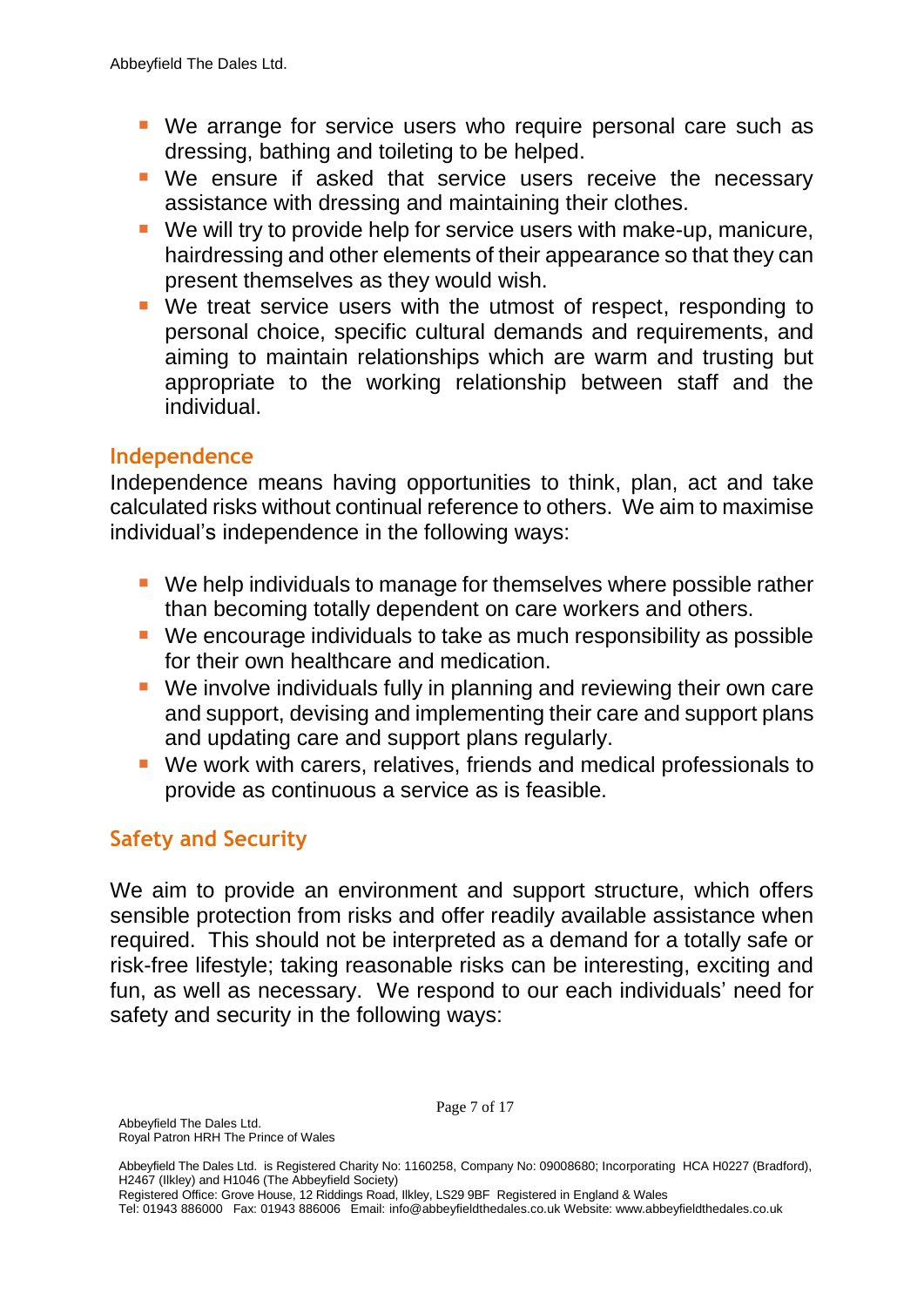- We try to make sure that help is at hand if required when an individual needs or wishes to engage in any activity, which places them in a situation of risk.
- We carry out thorough risk assessments in relation to premises, equipment and the activities of the service user who is being helped.
- **Dur staff will advise individuals about situations or activities in which** is likely to put them or their property at risk. (Our staff will support positive risk taking by giving each individual enough choice and information to make informed decisions)
- **Our staff are well selected, qualified and trained to provide services** responsibly, professionally and with compassion.

#### **Civil Rights**

We aim to help individuals to continue to enjoy their civil rights in the following ways:

- If an individual wishes to participate in elections, we will assist to access the necessary information and either provide or obtain any assistance which they need to vote.
- We want to help individuals make use of as wide a range as possible of public services such as libraries, education, transport and social activities and events.
- We will encourage individuals to make full use of health services in all ways appropriate to their medical, nursing and therapeutic needs; including medical nursing, dental, ophthalmic, audiology, pharmaceutical, chiropody and therapeutic services etc.to meet their needs.
- We will provide easy access for our service users and their friends, relatives and representatives to complain about or give feedback on our services.
- Where possible we will support individuals to participate as fully and diversely as they wish in the activities of their communities through voluntary work, religious observance, involvement in associations and charitable giving.

Registered Office: Grove House, 12 Riddings Road, Ilkley, LS29 9BF Registered in England & Wales

Tel: 01943 886000 Fax: 01943 886006 Email: [info@abbeyfieldthedales.co.uk W](mailto:info@abbeyfieldthedales.co.uk)ebsite: [www.abbeyfieldthedales.](http://www.abbeyfieldthedales/)co.uk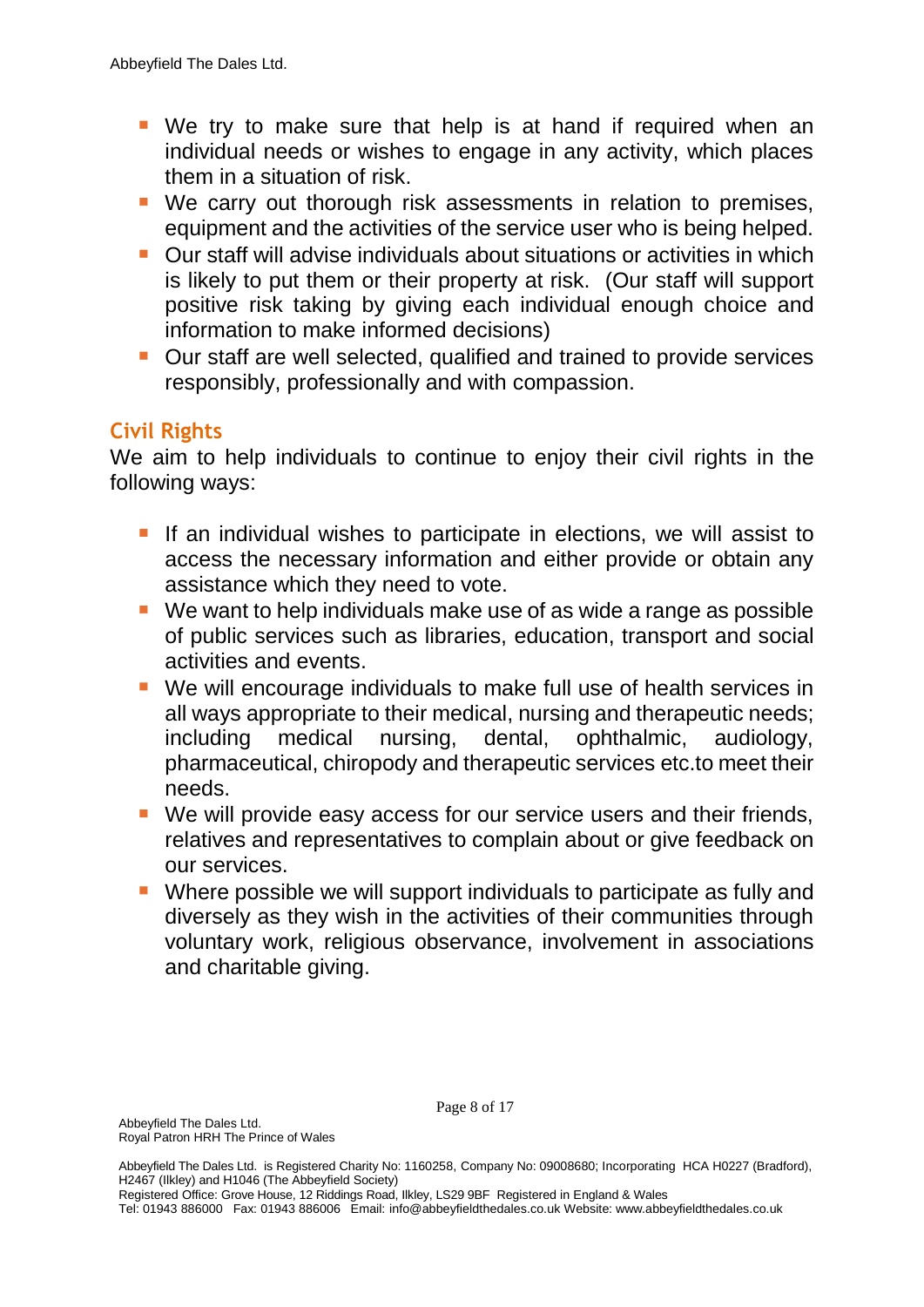#### **Choice**

Choice consists of the opportunity to select independently from a range of options. We will respond to our service users' right to choice in the following ways:

- We avoid a pattern of service delivery, which leads to compulsory timings for activities like getting up and going to bed.
- We will manage and schedule our services so as to respond as far as possible to individuals' preferences, needs and choices.
- We cultivate an atmosphere and ethos in our service delivery which welcomes and responds to cultural diversity.
- We value the views of our residents and we will consult regularly with residents on all matters that affect them.
- We will ensure that all residents are at the centre of all our decision making concerning their care and we will enable the residents to register with a GP of their choice wherever possible.
- We will develop with each residents a personal care and support plan based on a comprehensive and continuous assessment of their needs which details how their assessed health and welfare plans will be met.
- Working with each individual resident where needs can be met we will provide sensitive, compassionate and respectful care for residents who are end of life, providing support and understanding at this time.

### **Fulfilment**

Fulfilment has been defined as the opportunity to realise personal aspirations and abilities while recognising individuality. We respond to service users' right to fulfilment in the following ways:

- We assist individuals to participate in as broad a range of social and cultural activities as possible.
- We will assist individuals to participate in practices associated with religious or spiritual matters and to celebrate meaningful anniversaries and festivals.
- We make particular efforts to understand and respond to the wish of individuals to participate in minority-interest events or activities of their choice.

Page 9 of 17

Registered Office: Grove House, 12 Riddings Road, Ilkley, LS29 9BF Registered in England & Wales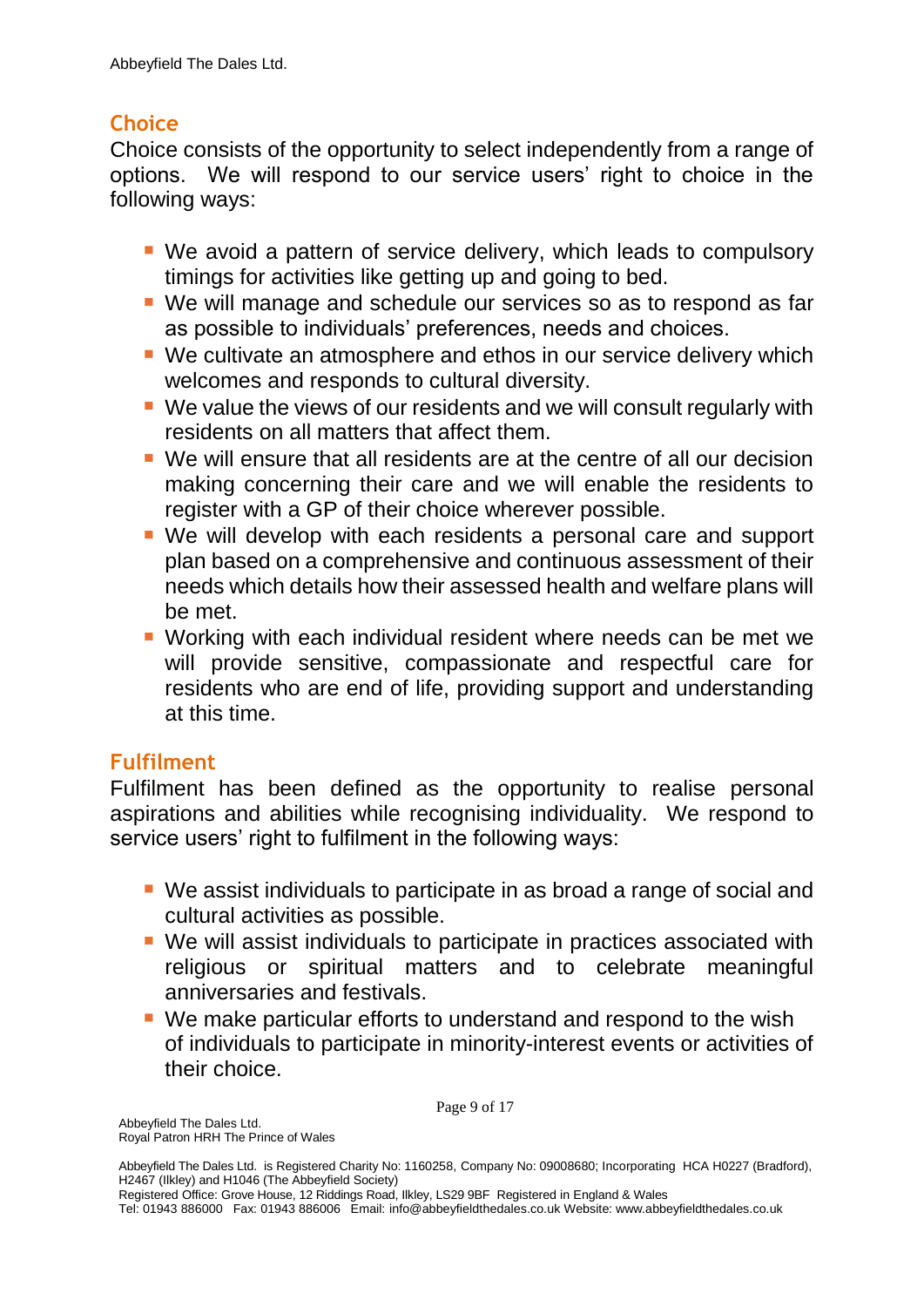#### **Diversity**

Care services are used by people from a wide diversity of ethnic and cultural backgrounds. Services therefore need to be accessible. We respond to individuals' rights to express their diversity in the following ways:

- **Positively communicating to individuals that their diverse** backgrounds enhance the life of the community.
- Respecting the ethnic, cultural and religious practices of service users.
- We have a zero tolerance towards discriminatory behaviour by staff and others.
- **Helping individuals to celebrate events, anniversaries and festivals** which are important to them.

#### **Spirituality**

Spirituality cannot be characterised by any one definition as it has different meaning for different individuals at different stages of their life.

Spirituality is not necessarily about religion but about individuals reaching their full potential, developing supporting and sustaining relationships and about seeking meaning in their life, their own truth, value and perspectives on life.

Abbeyfield is dedicated to addressing spirituality as part of the life experience of individuals who use our services and is underpinned by the following principals for integrating spirituality into the provision of care:

- **Understanding that spirituality has different meanings for** individuals
- Acknowledging and understanding the link between spirituality and care to the holistic wellbeing of individuals.
- Respecting the beliefs and values of individuals of faith and those of no faith
- **Showing openness, sensitivity, integrity and compassion in** meeting individuals spiritual and care needs
- Facilitating access to spiritual and religious care of all kinds

Page 10 of 17

Registered Office: Grove House, 12 Riddings Road, Ilkley, LS29 9BF Registered in England & Wales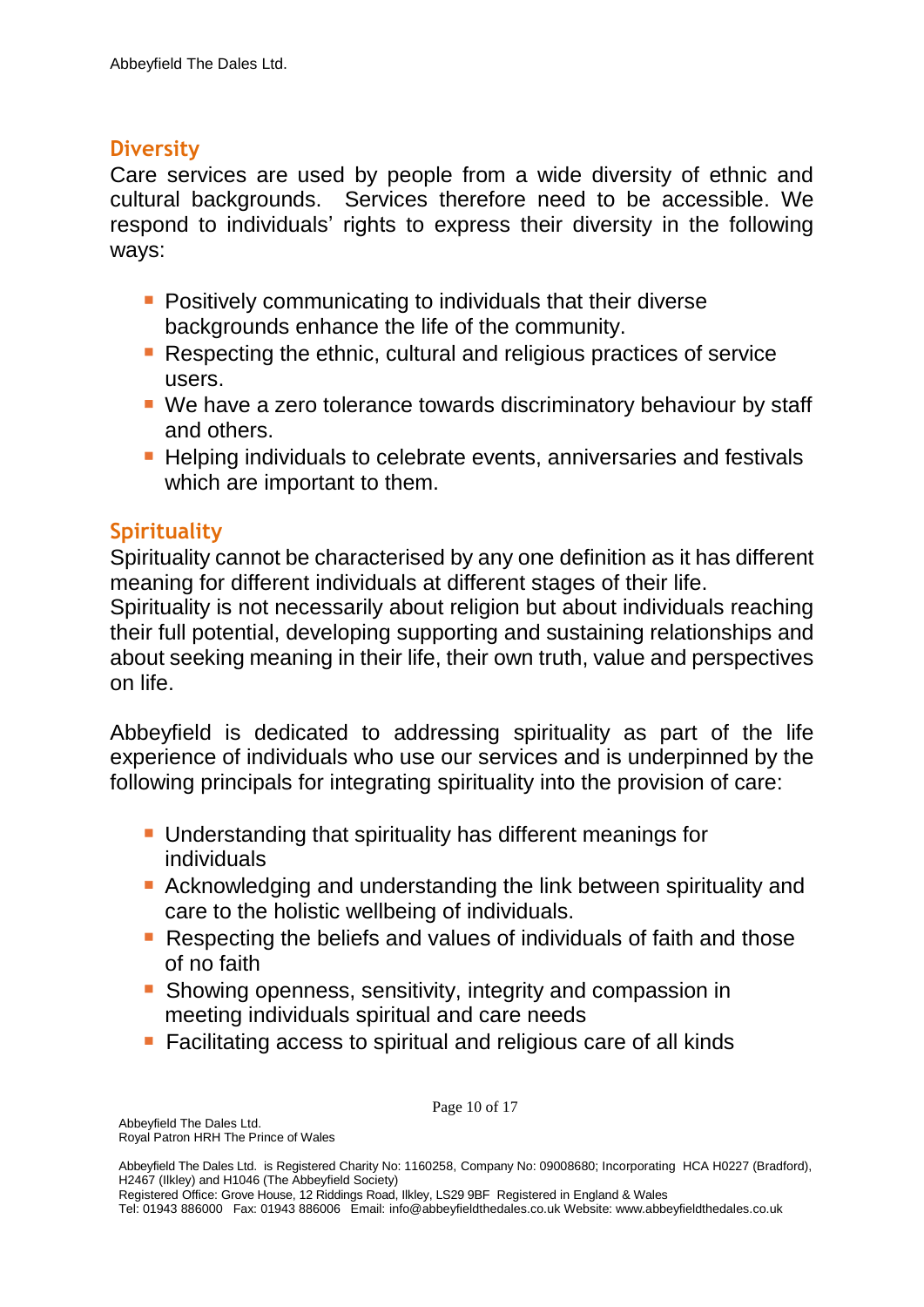Recognising and valuing the cultural and religious diversity of the individuals who use our services.

# **EXAMPLES OF THE TYPES OF SERVICES WE PROVIDE:**

We can provide assistance with the following, if required, linked to the residents' personal care plan, preferences and choices:

- Getting up from and going to bed
- **Dressing and undressing**
- **Personal hygiene**
- **Positive continence management**
- **Cral hygiene**
- **Preventative skin integrity care in liaison with medical health** professionals
- **Exercises, in conjunction with Occupational / Physiotherapist**
- **Administration and prompting of medication**
- **Laundry and ironing**
- **Support with shopping**
- **Collecting prescriptions**
- **End of life and palliative care**
- **Social contact visits**
- **Company, conversation, listening**
- **Encouragement, motivation, confidence building**
- **Reading, letter writing, phone calls**
- **Leisure, recreation**
- **Community links, neighbourhood and cultural activities**
- **Advocacy services**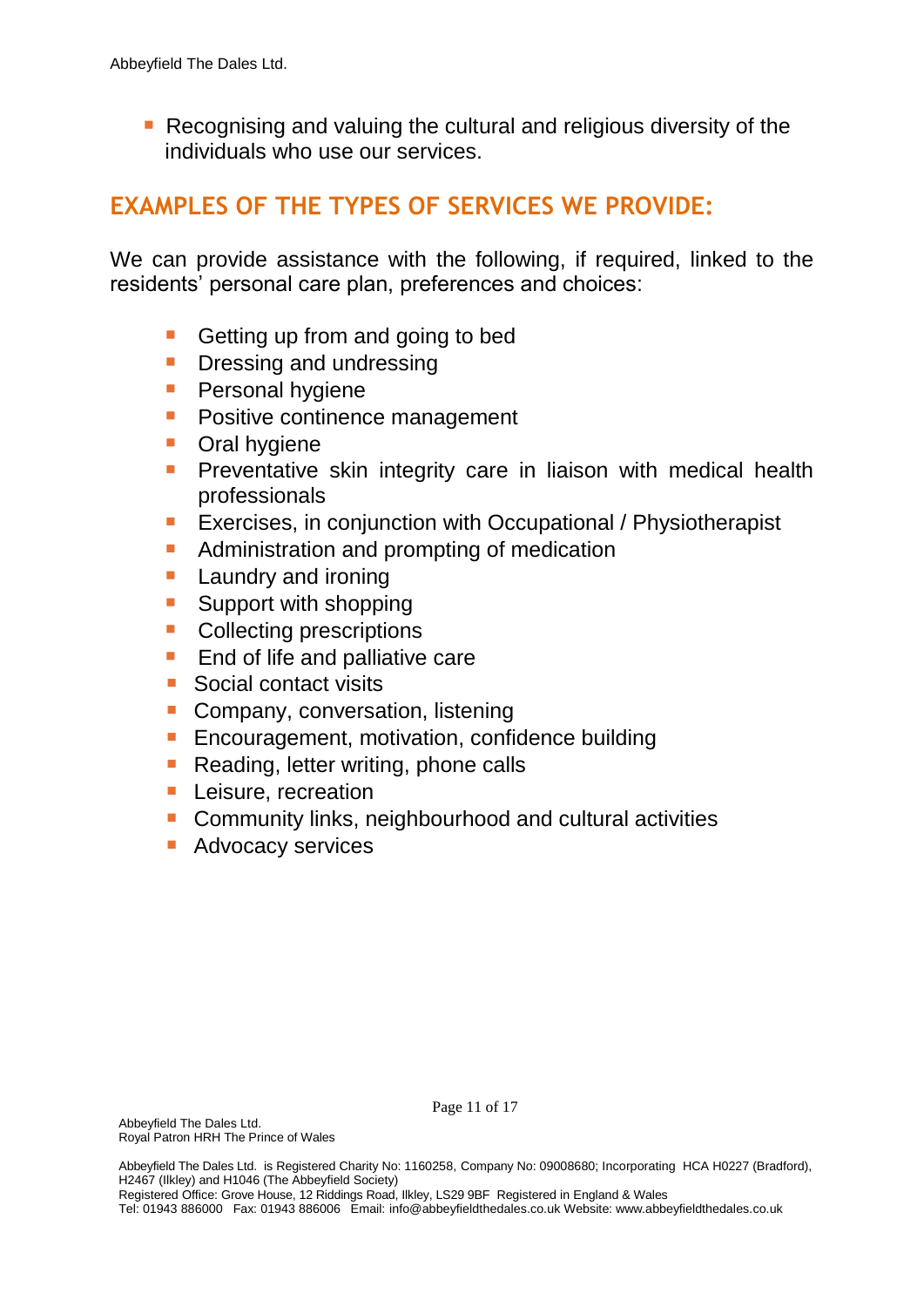## **THE ORGANISATION STRUCTURE**



# **REGISTERED PROVIDER**

ATD is registered with CQC. Our CEO is Mrs Jackie Bradfield.

The address of the registered provider and our head office and contact details for the Residential / Respite Unit is:

Grove House 12 Riddings Road, Ilkley West Yorkshire LS29 9BF

Tel: 01943 886 000 Fax: 01943 886 006 Email: info@abbeyfieldthedales.co.uk

Page 12 of 17

Abbeyfield The Dales Ltd. Royal Patron HRH The Prince of Wales

Abbeyfield The Dales Ltd. is Registered Charity No: 1160258, Company No: 09008680; Incorporating HCA H0227 (Bradford), H2467 (Ilkley) and H1046 (The Abbeyfield Society) Registered Office: Grove House, 12 Riddings Road, Ilkley, LS29 9BF Registered in England & Wales Tel: 01943 886000 Fax: 01943 886006 Email: [info@abbeyfieldthedales.co.uk W](mailto:info@abbeyfieldthedales.co.uk)ebsite: [www.abbeyfieldthedales.](http://www.abbeyfieldthedales/)co.uk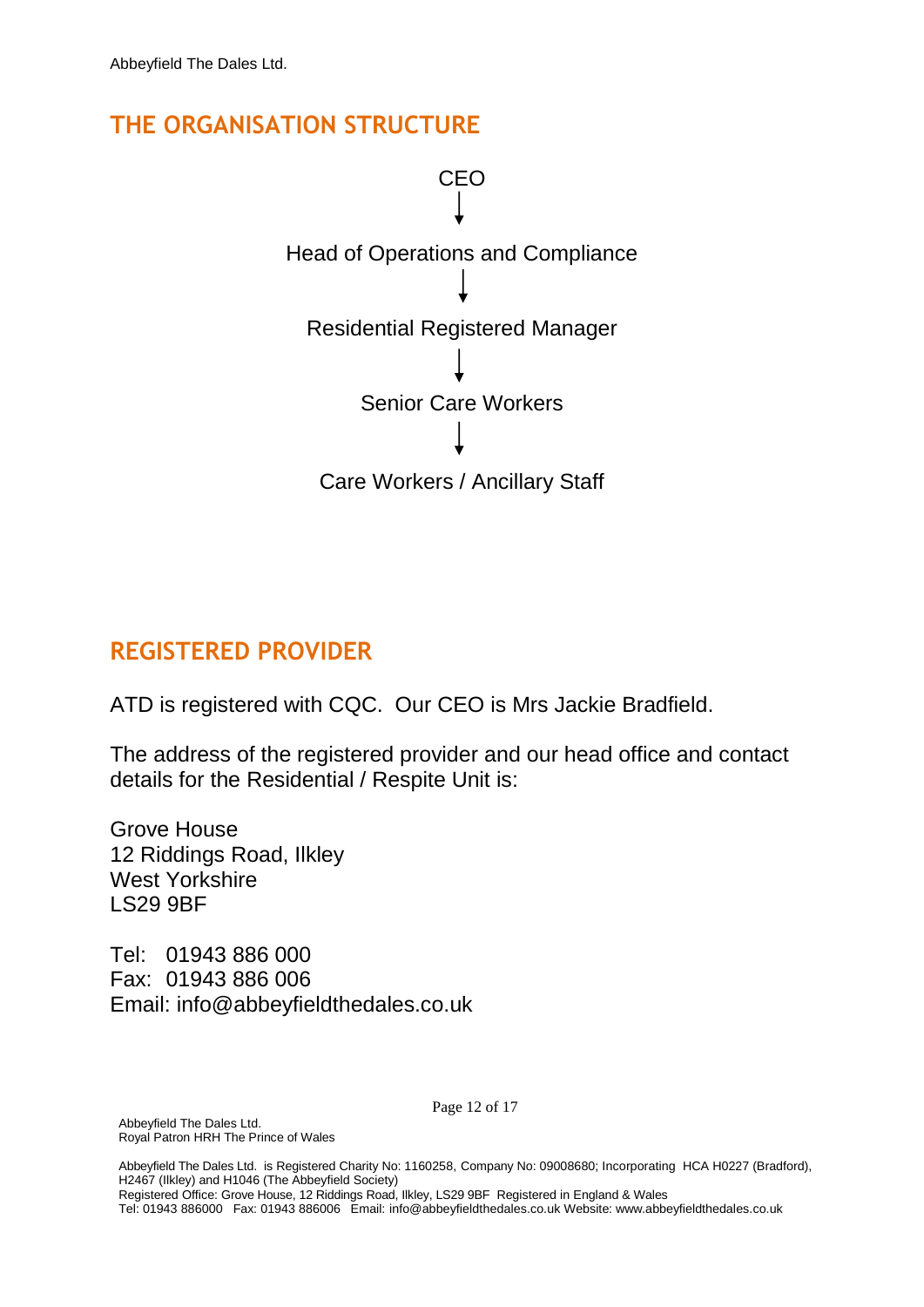# **COMPLAINTS PROCEDURE**

|                       | Do you have a concern or a complaint?                                                                                                                                                                                                                                                                                                                                                                |
|-----------------------|------------------------------------------------------------------------------------------------------------------------------------------------------------------------------------------------------------------------------------------------------------------------------------------------------------------------------------------------------------------------------------------------------|
|                       | <b>Complaints Policy and Procedure for ATD</b>                                                                                                                                                                                                                                                                                                                                                       |
| How to let us<br>know | We are committed to providing you with an excellent service.<br>We understand, however, that sometimes the service we<br>provide may not meet your expectations. If this is the case, we<br>want to know about it.                                                                                                                                                                                   |
|                       | Don't be afraid to complain. Sometimes it is the only way we<br>can find out that things are wrong. We keep all complaints<br>confidential.                                                                                                                                                                                                                                                          |
|                       | We welcome your suggestions and comments, together with<br>those from your relatives and friends, or organisations such as<br>Age UK (AIMS) or Social Services departments, to help us to<br>assess the services we provide.                                                                                                                                                                         |
|                       | You can ask for support from your family, a friend, your<br>representative or advocate throughout the process of raising a<br>concern or complaint.                                                                                                                                                                                                                                                  |
|                       | If you have a concern about the services you receive from us,<br>the first person to speak to is the House Manager. They will<br>talk with you about the problem, make a note of your concern<br>and try to sort it out immediately (or, if not, within five working<br>days). In most cases this will sort the matter out quickly and<br>satisfactorily. However, if you feel your can't raise your |

Page 13 of 17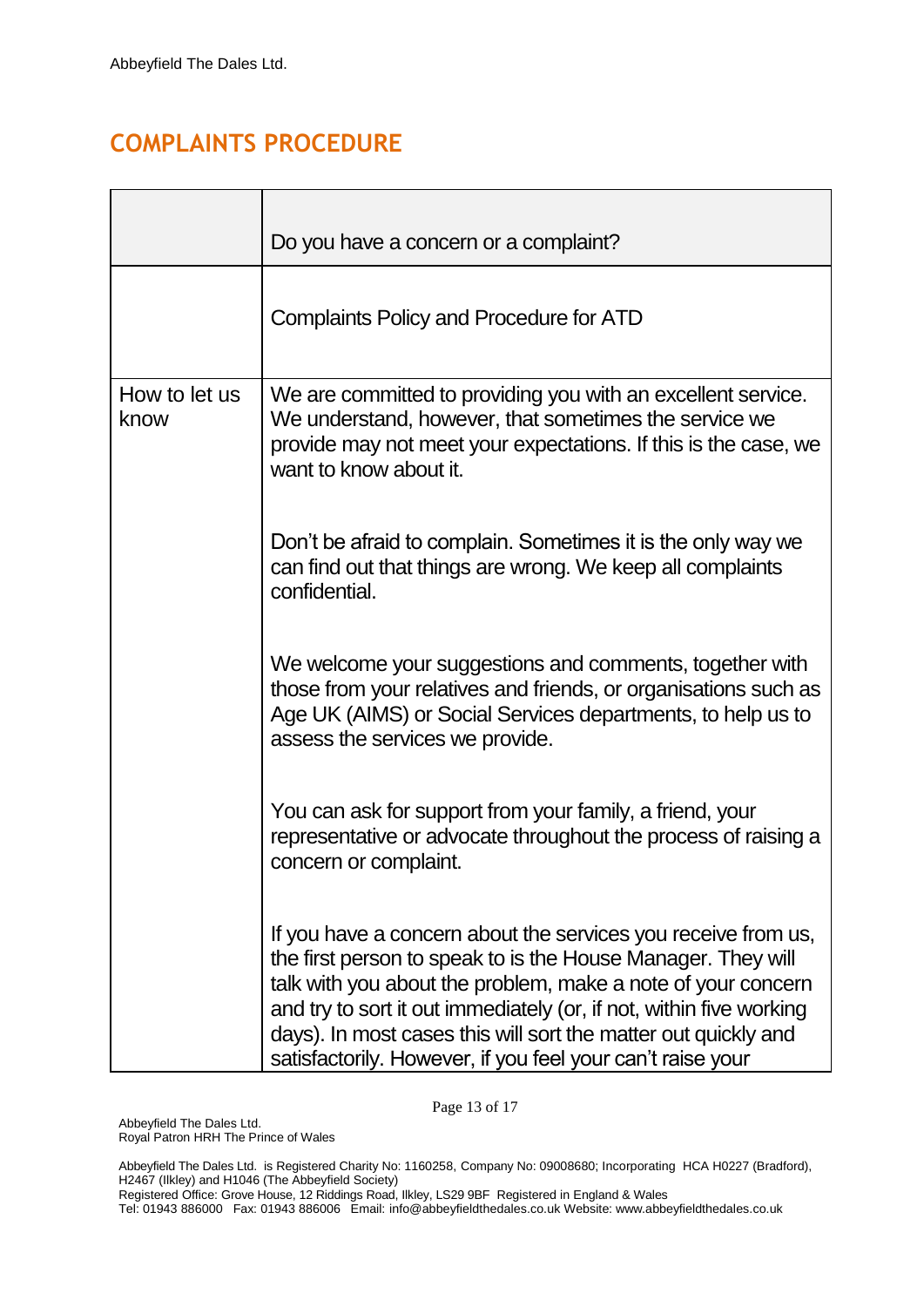|                                                              | concern with them you can follow the procedure in this<br>document.                                                                                                                                                                                                                                                                                                 |
|--------------------------------------------------------------|---------------------------------------------------------------------------------------------------------------------------------------------------------------------------------------------------------------------------------------------------------------------------------------------------------------------------------------------------------------------|
| If you're not<br>satisfied                                   | There are three ways you can take the matter further.                                                                                                                                                                                                                                                                                                               |
|                                                              | 1 You can put your complaint in writing and provide it<br>to Mrs Gwen Green (Abbeyfield The Dales Complaints<br>Officer).                                                                                                                                                                                                                                           |
|                                                              | 2. You can ask a member of staff or a volunteer to write down<br>your complaint and give it to you for approval.                                                                                                                                                                                                                                                    |
|                                                              | You can then pass it on to Mrs Gwen Green (Complaints<br>Officer).                                                                                                                                                                                                                                                                                                  |
|                                                              | Mrs Gwen Green will acknowledge your complaint, in writing,<br>within 24 hours.                                                                                                                                                                                                                                                                                     |
|                                                              | The procedure then follows three stages.                                                                                                                                                                                                                                                                                                                            |
| Stage 1:<br>Investigation<br>by the<br>Complaints<br>Officer | Mrs Gwen Green will look into your complaint and try to sort it<br>out within five working days. They will aim to send you a full<br>written response to your complaint within 10 working days, but<br>will let you know if it is going to take longer. If you are not<br>satisfied with the response, please contact Mrs Jackie<br>Bradfield and ask for a review. |
| Stage 2:<br>Review by the<br>Chairman                        | The Chair or a member of the Board nominated by the Chair<br>will review your complaint and send you a full written response<br>within 10 working days (they will let you know if it is going to<br>take longer than this).                                                                                                                                         |
|                                                              | We hope that by this stage you will be satisfied with how your<br>complaint has been sorted out. However, if you are still not<br>happy, please contact The Chair and ask for an appeal.                                                                                                                                                                            |

Page 14 of 17

Registered Office: Grove House, 12 Riddings Road, Ilkley, LS29 9BF Registered in England & Wales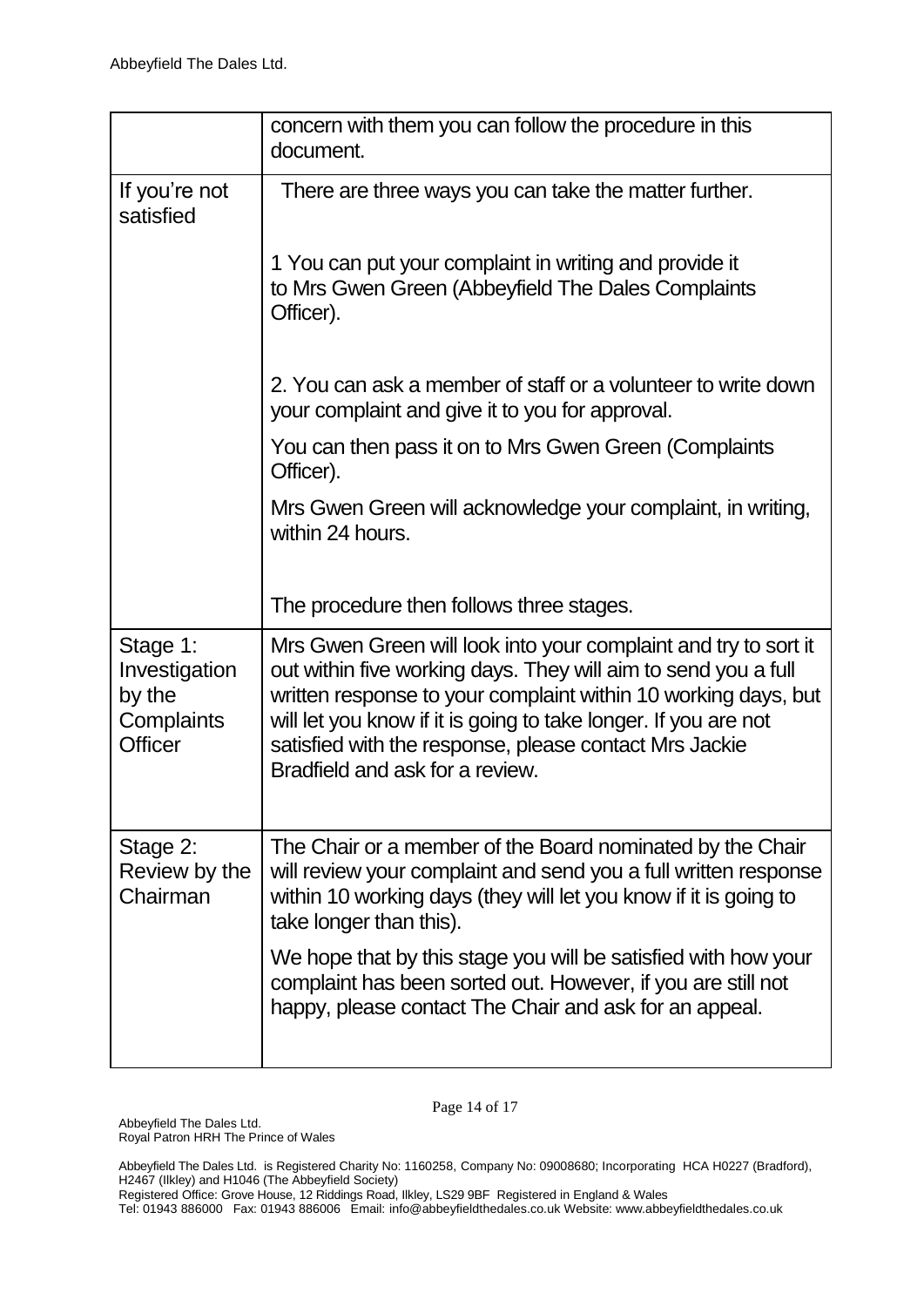| Stage 3:<br>Appeal to the<br>board of<br>trustees    | The Chair or nominated member of the Board will arrange for<br>three members of the board to hear your complaint at a<br>meeting in a suitable location. We will invite you to the hearing<br>and you can ask your friend, family member or independent<br>representative / Advocate to come with you. We will tell you<br>the outcome of the appeal within 10 working days of the<br>hearing |
|------------------------------------------------------|-----------------------------------------------------------------------------------------------------------------------------------------------------------------------------------------------------------------------------------------------------------------------------------------------------------------------------------------------------------------------------------------------|
| Appeal to the<br>independent<br>Housing<br>Ombudsman | If you are still not satisfied with our response, you can ask the<br>Housing Ombudsman Service to investigate your complaint.<br>The Ombudsman is an independent complaints 'referee' and<br>the service is free. Mrs Gwen Green will be happy to give<br>you more information about the Ombudsman service.                                                                                   |
|                                                      | The Ombudsman will investigate your complaint as long as<br>you have already followed our complaints procedure.                                                                                                                                                                                                                                                                               |
| Independent<br>Housing<br>Ombudsman                  | <b>Housing Ombudsman Service</b><br>81 Aldwych<br>London<br>WC2B 4HN.                                                                                                                                                                                                                                                                                                                         |
|                                                      | Phone:<br>0300 111 3000                                                                                                                                                                                                                                                                                                                                                                       |
|                                                      | E-mail: info@housing-ombudsmen.org.uk                                                                                                                                                                                                                                                                                                                                                         |
|                                                      | Website: www.housing-ombudsman.org.uk                                                                                                                                                                                                                                                                                                                                                         |
| Legal<br>proceedings                                 | We cannot deal with a complaint if it raises issues that are<br>already being dealt with by legal proceedings.                                                                                                                                                                                                                                                                                |
| Other formats                                        | If you would like this policy in another language or format<br>please speak to the House Manager                                                                                                                                                                                                                                                                                              |

Page 15 of 17

Abbeyfield The Dales Ltd. Royal Patron HRH The Prince of Wales

Abbeyfield The Dales Ltd. is Registered Charity No: 1160258, Company No: 09008680; Incorporating HCA H0227 (Bradford), H2467 (Ilkley) and H1046 (The Abbeyfield Society)

Registered Office: Grove House, 12 Riddings Road, Ilkley, LS29 9BF Registered in England & Wales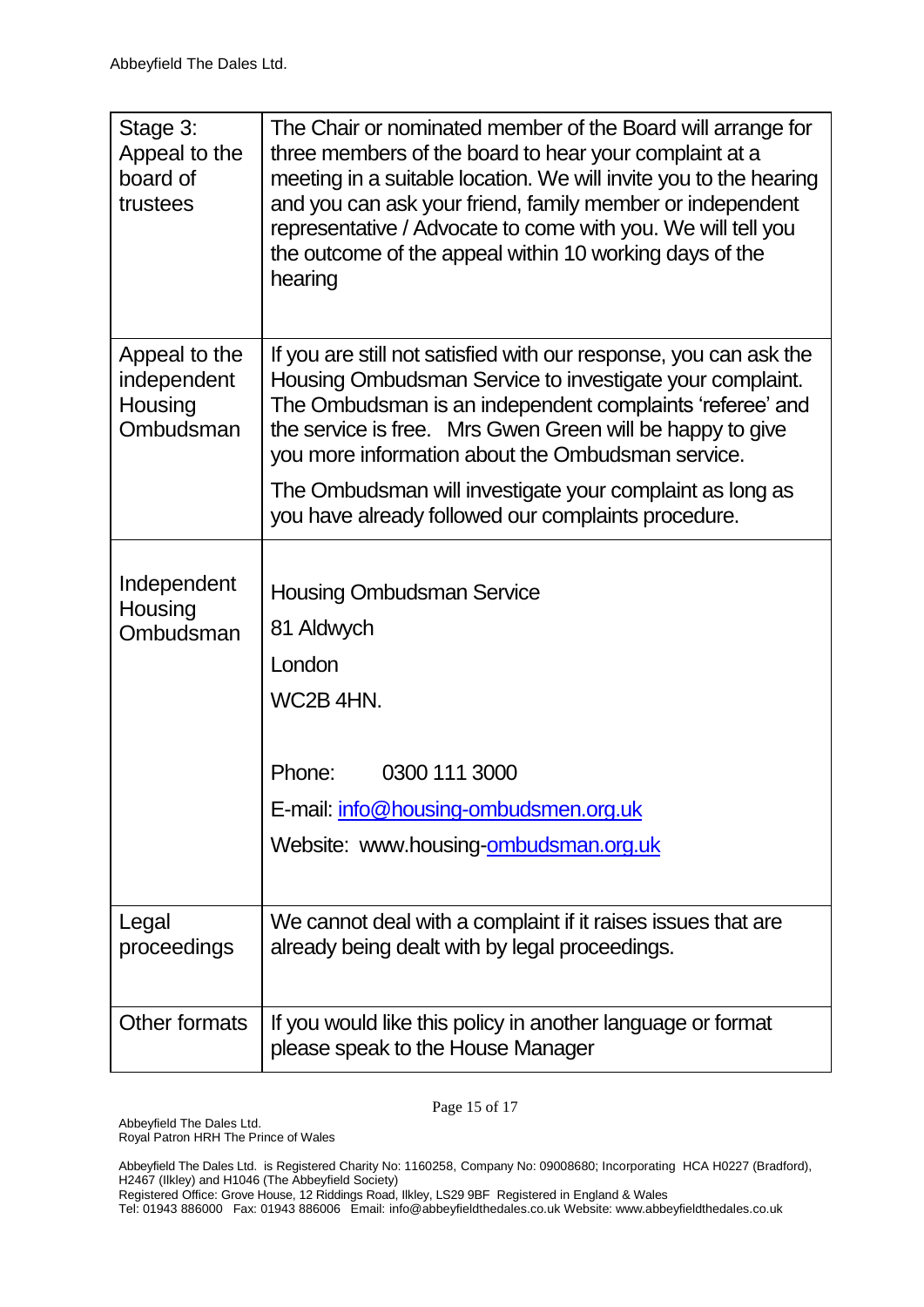| <b>Further</b><br>information | If there is anything in this information you don't understand or<br>if you have any questions or comments about how the<br>complaints procedure works, the Unit Manager or Complaints<br>Officer will be happy to answer your questions. |
|-------------------------------|------------------------------------------------------------------------------------------------------------------------------------------------------------------------------------------------------------------------------------------|
| How can we<br>improve         | We welcome your comments and suggestions about<br>improving our complaints service. After we have looked at<br>your complaint we will write to you to find out whether you are<br>happy with the way we have dealt with it               |
| <b>About ATD</b>              | We are committed to providing the highest standards of<br>support for older people.                                                                                                                                                      |
|                               | We welcome any comments or feedback you have which will<br>help us improve our services for residents.                                                                                                                                   |
|                               | We practice equal opportunities and are open to everyone,<br>whatever their race, sex, sexuality, religious belief or ethnic<br>origin.                                                                                                  |
| Complaints<br><b>Officer</b>  | Mrs Gwen Green can be contacted at: Abbeyfield The Dales<br>Ltd. (Complaints Officer), Private and Confidential, C/o Grove<br>House, 12 Riddings Road, Ilkley, LS29 9BF.                                                                 |

Page 16 of 17